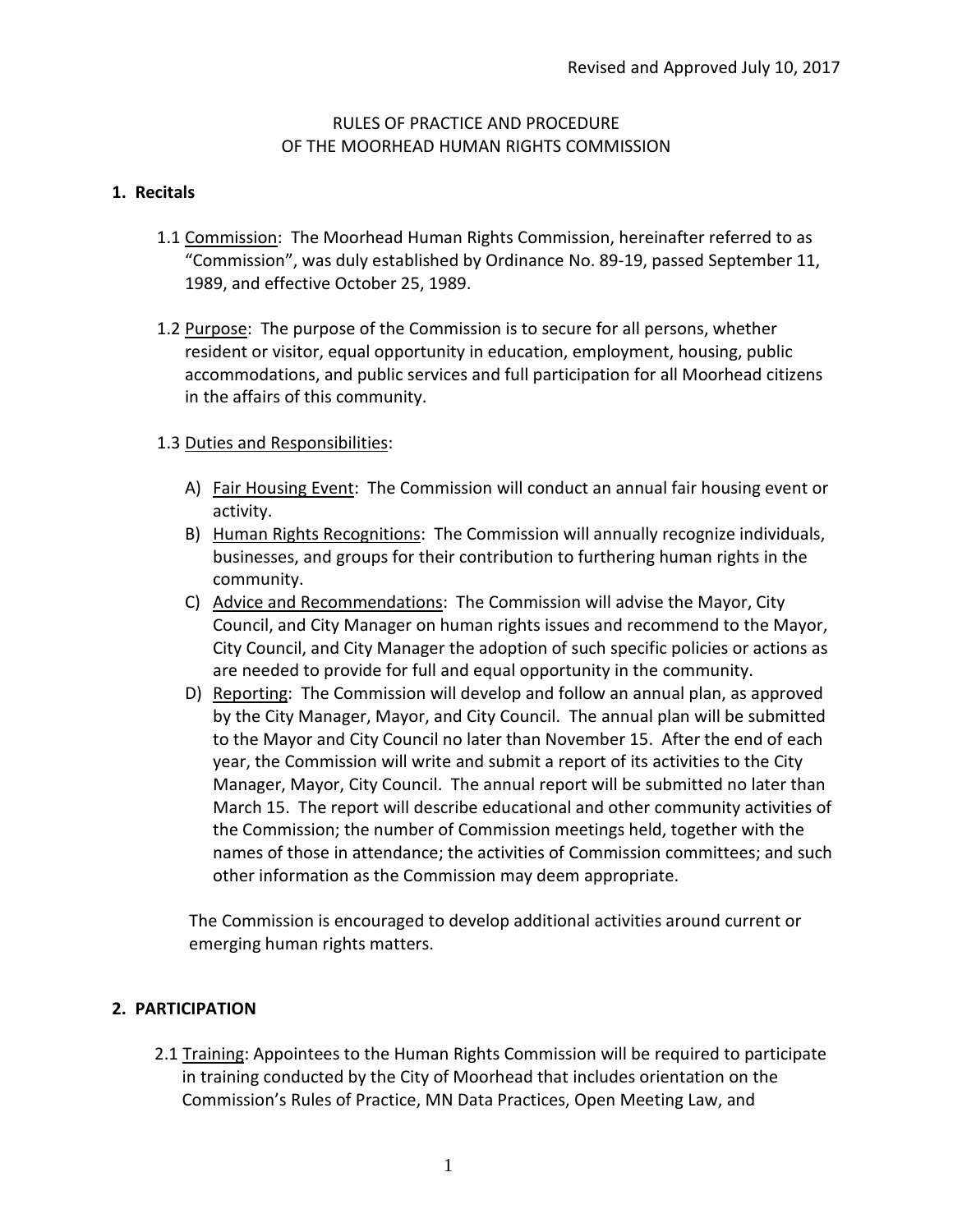appropriate use of social media/email related to service on a city-sponsored board/commission. Additional training that may be offered by the Minnesota Department of Human Rights is encouraged.

- 2.2 Appointment: The Commission will consist of seven (7) members.
	- 4 members will be appointed at-large by Council members from each ward
	- 2 members will be appointed at-large by the Mayor
	- 1 member will be appointed from the City Council

The City of Moorhead's policies for appointments to citizens advisory groups will govern the Commission. Mayor and City Council should strive for membership diversity by appointing 1 student member 12-18 years of age, 3 members representative of marginalized populations and others which have been historically discriminated against; of these 3 members, 2 should be representative of separate populations.

- 2.3 Compensation: Members of the Commission will serve without compensation. The City of Moorhead will formally recognize the volunteer service of Commission members.
- 2.4 Terms: Four members appointed in 2017 will be appointed on a staggered basis; two members for a term of three years ending January 31, 2021 and two members for a term of two years ending January 21, 2020. Thereafter, future members of the Commission will be appointed for a term of three years. A member of the Commission serves until the member's successor is appointed and qualifies. A member of the Commission may not serve more than two full terms, whether that full term is three years or, in the case of the four members appointed in 2017, two years. Any member appointed to complete a partial term will be eligible thereafter for appointment for two additional full three-year terms.
- 2.5 Attendance: Attendance at Commission meetings is important to allow for an effective Commission. Members who miss three consecutive regular scheduled meetings or in excess of one-third of the regular scheduled meetings of the Commission in one year may be asked to resign. If the member is asked to resign but does not comply, the Commission may recommend the removal of the member for the consideration of the City Council in accordance with it's policies on removal for citizens advisory groups.

#### **3. OFFICERS AND STAFF ROLES**

3.1 Chair: A Chair will be elected by the Commission at its annual meeting in February. The Chair will preside and maintain order at all Commission meetings in accordance with Rule 5.4 and will make such reports as required by law and as may be deemed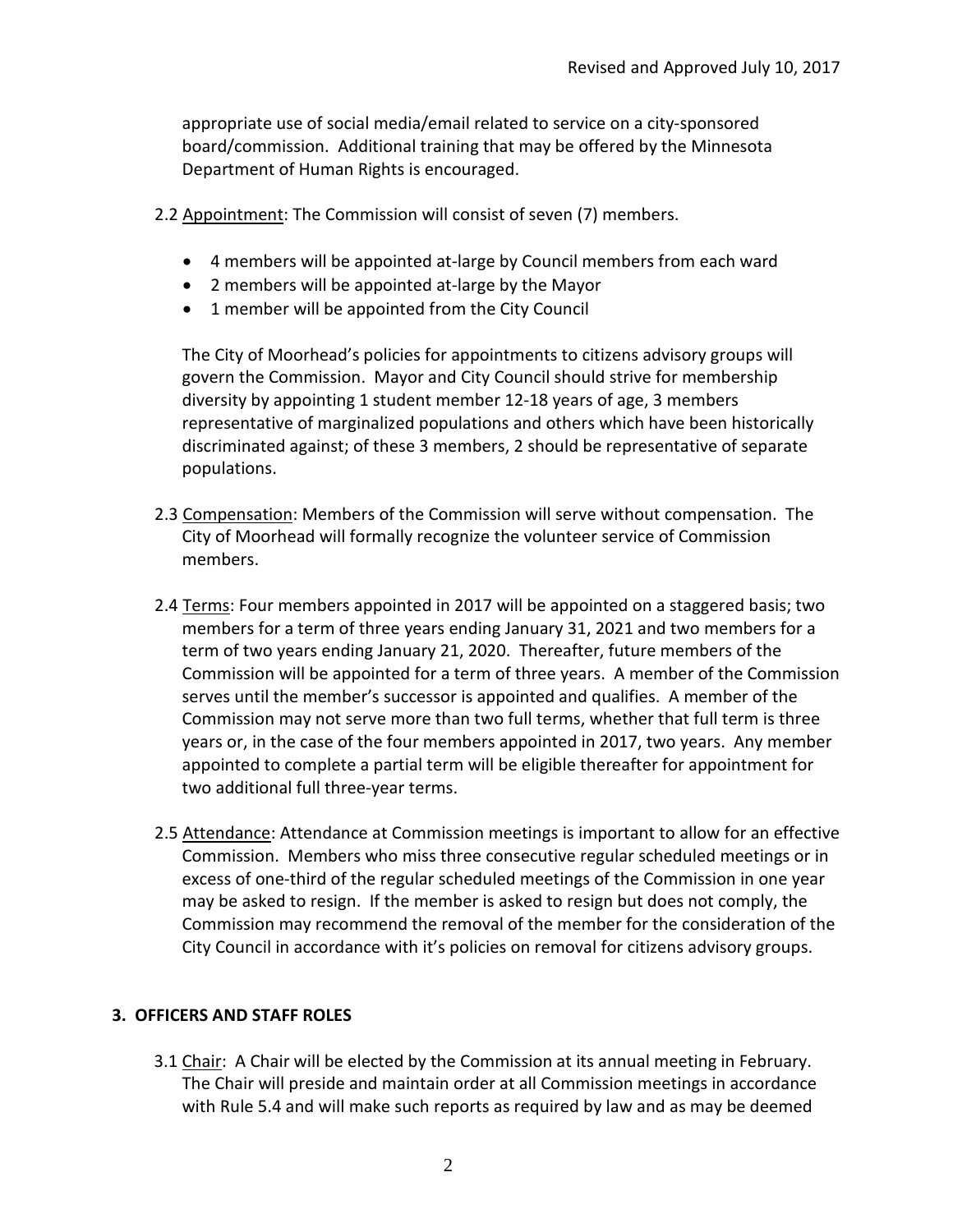necessary by the Commission to the Mayor and City Council. The Chair will have the authority to appoint committees and such other authority as may be granted by the Commission.

- 3.2 Vice-Chair: The Vice-Chair will be elected by the Commission at its annual meeting in February. The Vice-Chair will fulfill the duties of the Chair in the absence of the Chair, including the calling of Commission meetings, and assist the Chair with administrative duties.
- 3.3 Secretary: The Secretary will be a staff liaison responsible for the minutes of all meetings of the Commission and such reports at Commission meetings as may be deemed necessary or may be required of the Secretary and performing such other duties as are incidental to the Secretary's office or as are required of the Secretary by members of the Commission.
- 3.4 Liaisons: The Moorhead Human Rights Commission may authorize a Commissioner or staff to act as a permanent or temporary liaison with private and public organizations. The Liaison can explain the purpose and activities of the Commission, but cannot commit the Commission to any action without first receiving authorization from the Commission.
- 3.5 Staff: The City of Moorhead may designate staff to assist the Commission with facilitating meetings and carrying out the work of the HRC, including but not limited to agendas, meeting minutes, and meeting coordination.

# **4. MEDIA RELATIONS**

- 4.1 Media Relations: The policy of the Moorhead Human Rights Commission is to consistently provide reliable information about its activities. While the Commission recognizes the right of every Commissioner to address the media, some guidelines are needed to ensure that the views of the Commission as a whole, or the views of a body of the Commission, are presented clearly and uniformly.
- 4.2 Commission Chair: The chair is the authorized representative to speak to the media on behalf of the Commission. Chairs of Committees may speak to the media on behalf of their Committees, but not on behalf of the Commission as a whole. Commissioners who speak to the media as a member of the Human Rights Commission should qualify their remarks as representing their own views and not those of the Commission unless they have prior authorization from the Commission or committee.
- 4.3 Staff: Staff is authorized to speak to the media, but should direct requests for interviews to the Commission Chair or the most knowledgeable source on the subject.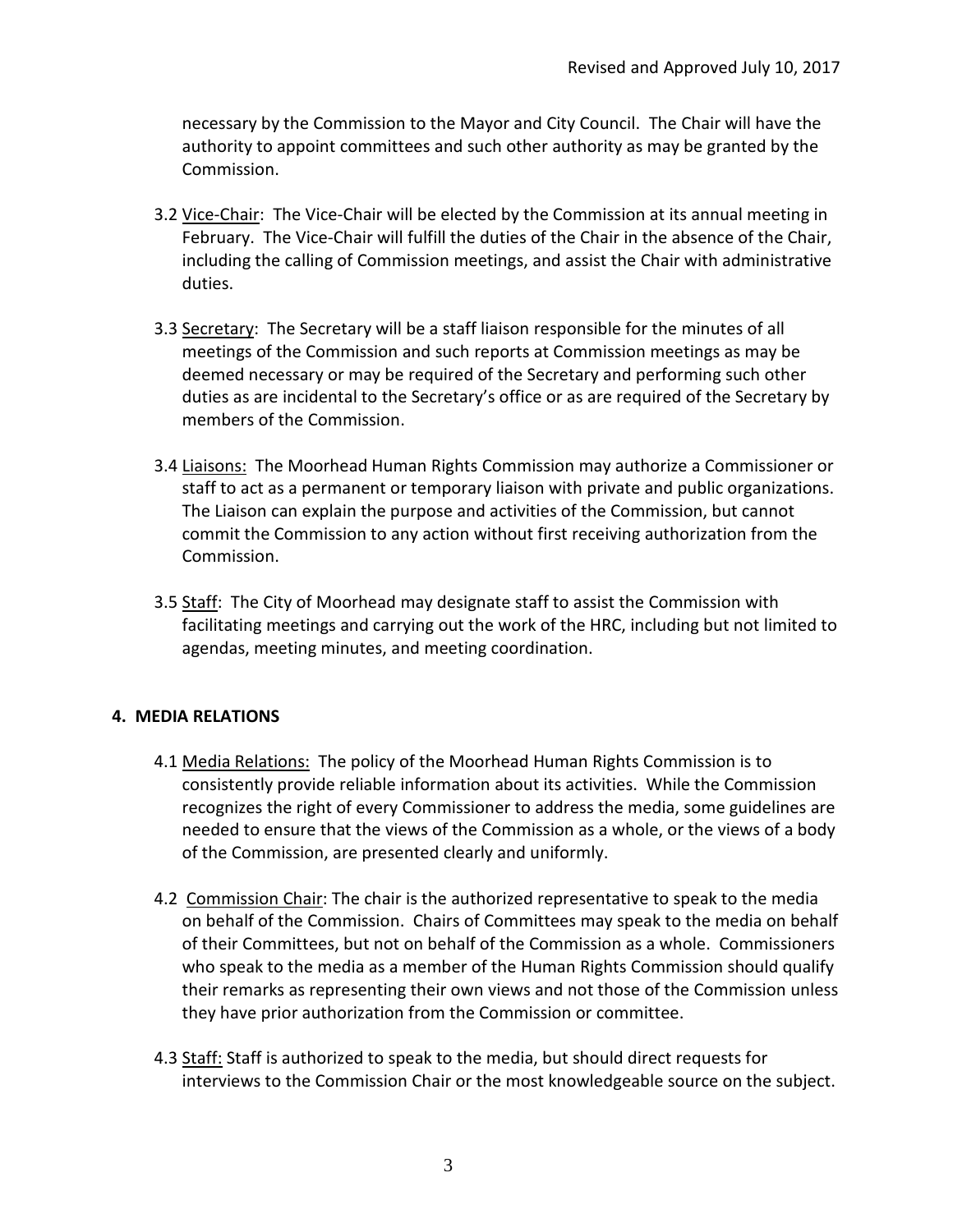# **5. COMMITTEES**

- 5.1 Executive Committee: The Commission may appoint an Executive Committee comprised of the Chair, Vice-Chair, and one member at-large. The Executive Committee may assist the Commission in reviewing, organizing, scheduling, and conducting its business and affairs. The Executive Committee may recommend new and innovative programs and coordinate with ongoing community efforts aimed at furthering human rights.
- 5.3 Other Committees: The Chair, with the approval of the Commission, may appoint additional ad-hoc or standing committees as are needed to carry out the responsibilities of the Commission.

### **6. MEETINGS**

- 6.1 Regular Meetings: A regular meeting schedule will be determined and voted upon annually by the Human Rights Commission. Such meetings and notice thereof will comply with applicable law (three days posted notice). Meeting schedules will be posted on the City of Moorhead website.
- 6.2 Special Meetings: Special meetings may be called by the Chair with notice to all Commission members. The Chair must call a special meeting at the request of two Commission members. Such meetings and notice thereof will comply with applicable law (three days posted notice).
- 6.3 Emergency Meetings: Emergency meetings may be called by the Chair with notice to all Commission members. Such meetings and notice thereof will comply with applicable law (three days posted notice).
- 6.4 Procedure: All business of the Commission will be conducted in an orderly and lawful manner. Persons having human rights complaints may share their concerns at Commission meetings, but will be referred to the Minnesota Department of Human Rights. Human rights complaints against named individuals will not be heard at Commission meetings. Generally, Commission business will be conducted in accordance with Robert's Rules of parliamentary Procedure except, as Robert's Rules may be in conflict with these Rules of Practice and Procedure herein, in which case, these Rules will govern.
- 6.5 Minutes: The Commission will record the minutes of all meetings. Minutes will be posted on the City of Moorhead website after approval at a subsequent meeting.